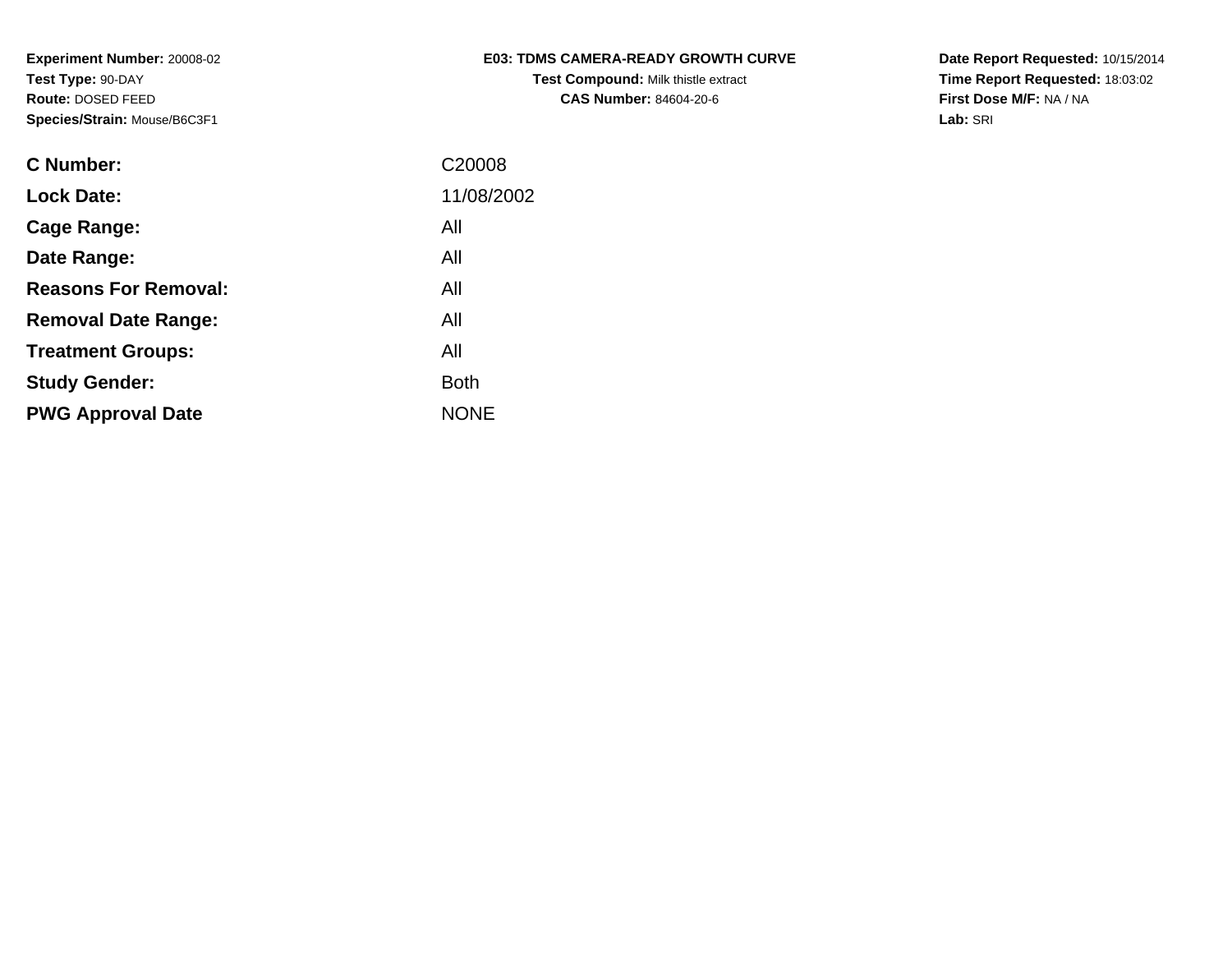### **E03: TDMS CAMERA-READY GROWTH CURVE**

**Test Compound:** Milk thistle extract

**CAS Number:** 84604-20-6

**Date Report Requested:** 10/15/2014**Time Report Requested:** 18:03:02**First Dose M/F:** NA / NA**Lab:** SRI

**MALE** 

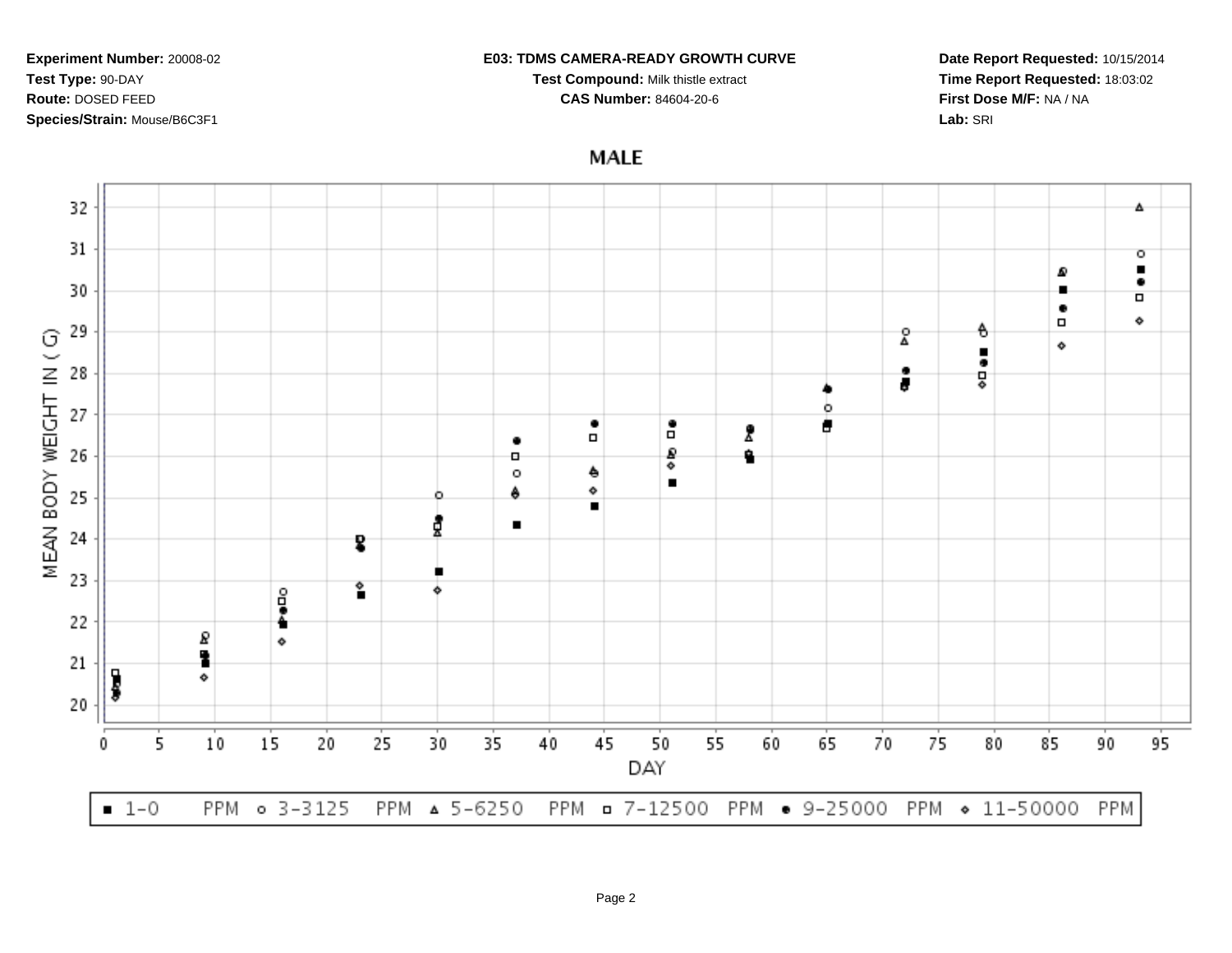## **E03: TDMS CAMERA-READY GROWTH CURVE**

**Test Compound:** Milk thistle extract**CAS Number:** 84604-20-6

\*\*\*END OF MALE DATA\*\*\*

**Date Report Requested:** 10/15/2014**Time Report Requested:** 18:03:03**First Dose M/F:** NA / NA**Lab:** SRI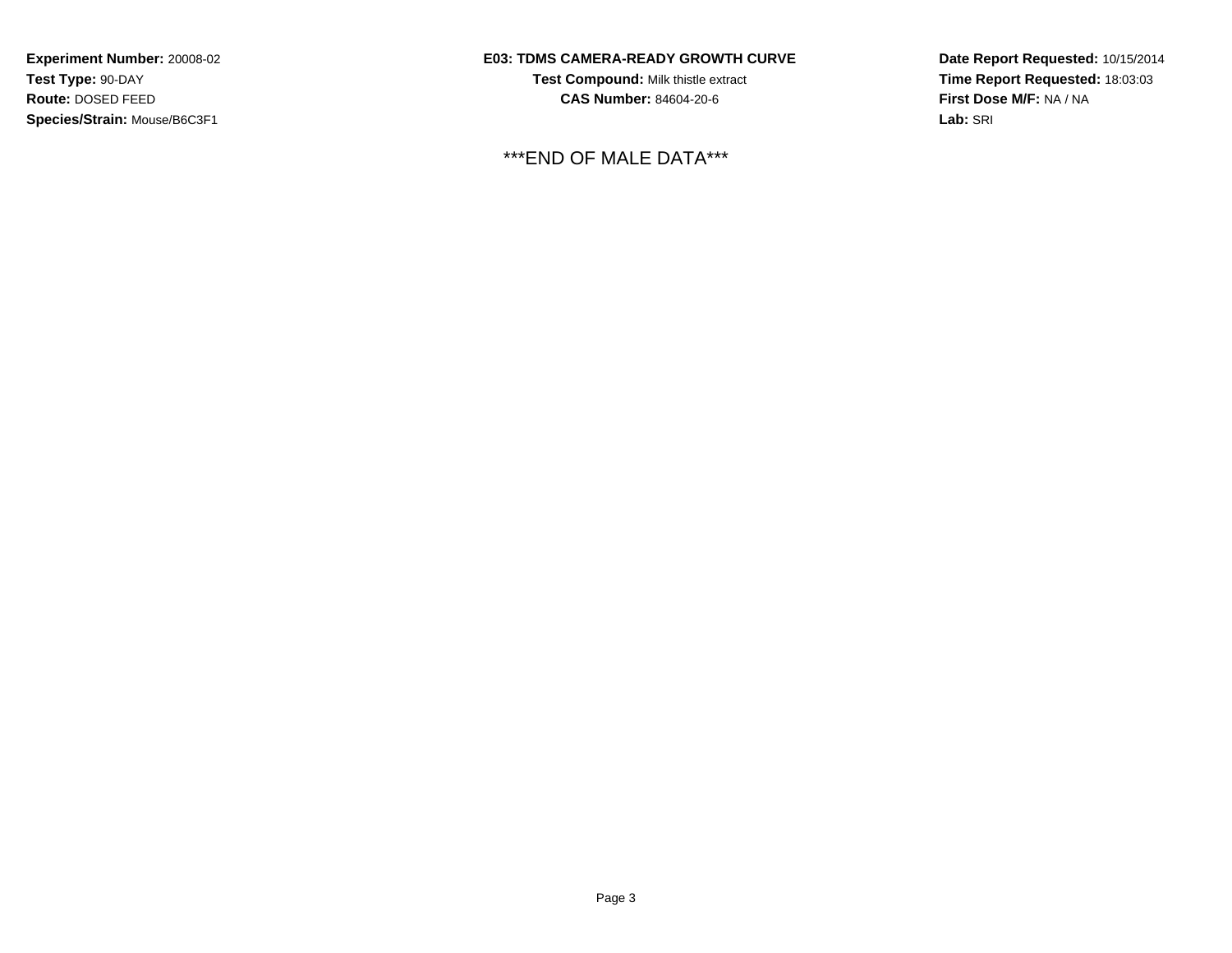### **E03: TDMS CAMERA-READY GROWTH CURVE**

**Test Compound:** Milk thistle extract

**CAS Number:** 84604-20-6

**Date Report Requested:** 10/15/2014**Time Report Requested:** 18:03:03**First Dose M/F:** NA / NA**Lab:** SRI



# **FEMALE**